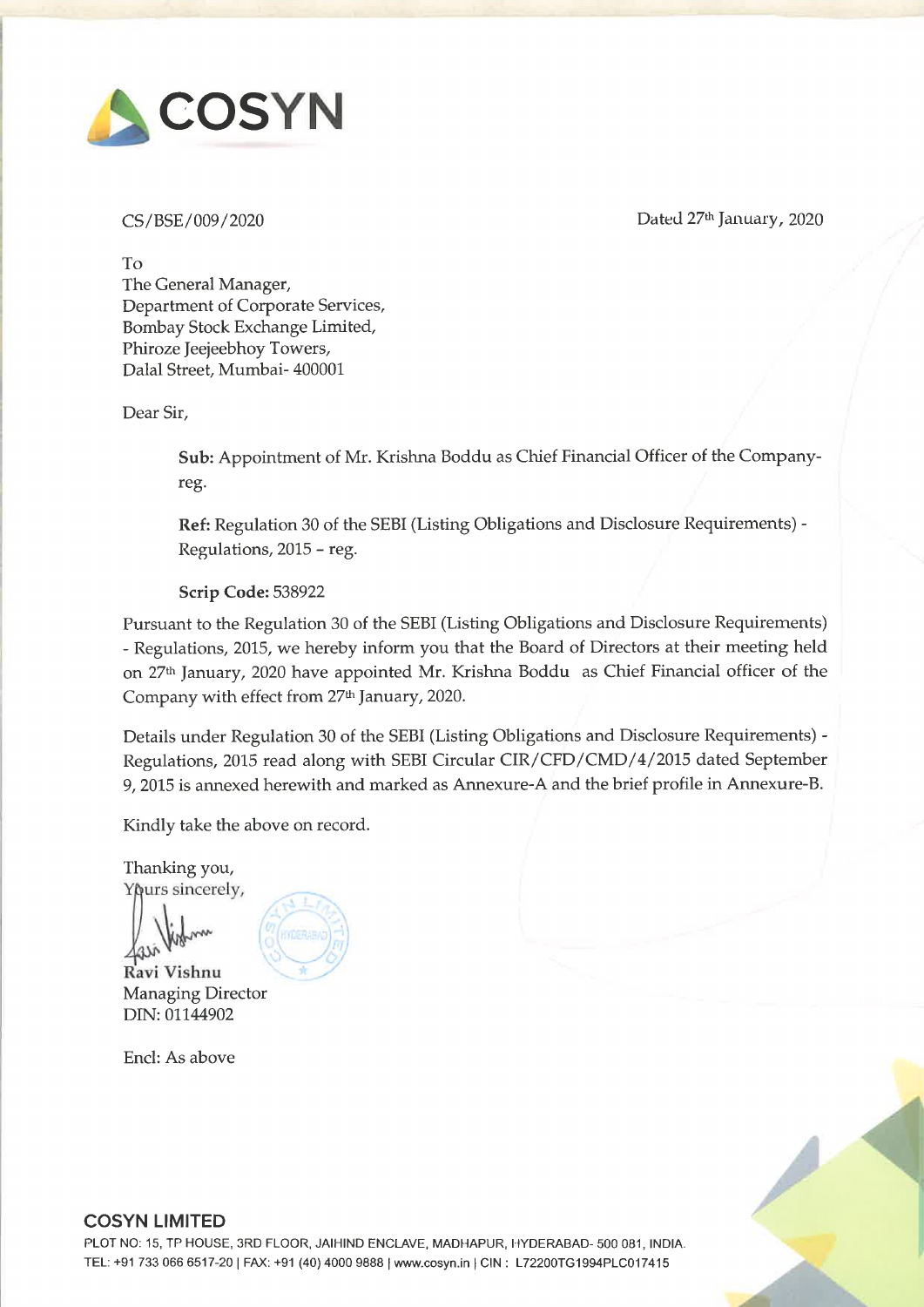# Annexure-A

Details under Regulation 30 of the SEBI (Listing Obligations and Disclosure Details under Regulation 30 of the SI<br>Requirements) - Regulations, 2015 read alon<br>dated September 9, 2015<br>SI No Particulars Details under Regulation 30 of the SF<br>Requirements) - Regulations, 2015 read alon<br>dated September 9, 2015 Requirements) - Regulations, 2015 read along with SEBI Circular CIR/CFD/CMD/4/2015 Details under Regulation 30 of the SE<br>Requirements) - Regulations, 2015 read along<br>dated September 9, 2015<br>SI No Particulars<br>1 Reasons for change dated September 9, 2015

|                         |                                                                                    | Annexure-A                     |
|-------------------------|------------------------------------------------------------------------------------|--------------------------------|
|                         |                                                                                    |                                |
|                         | Details under Regulation 30 of the SEBI (Listing Obligations and Disclosure        |                                |
|                         | Requirements) - Regulations, 2015 read along with SEBI Circular CIR/CFD/CMD/4/2015 |                                |
|                         | dated September 9, 2015                                                            |                                |
| Sl <sub>No</sub>        | <b>Particulars</b>                                                                 | <b>Details</b>                 |
| $\mathbf{1}$            | <b>Reasons for change</b>                                                          | Appointment                    |
| $\overline{2}$          | <b>Date of Appointment</b>                                                         | 27 <sup>th</sup> January, 2020 |
| 3                       | <b>Brief Profile</b>                                                               | <b>Attached as Annexure B</b>  |
| $\overline{\mathbf{4}}$ | Disclosure of relationships<br>between                                             | <b>NIL</b>                     |
|                         | directors                                                                          |                                |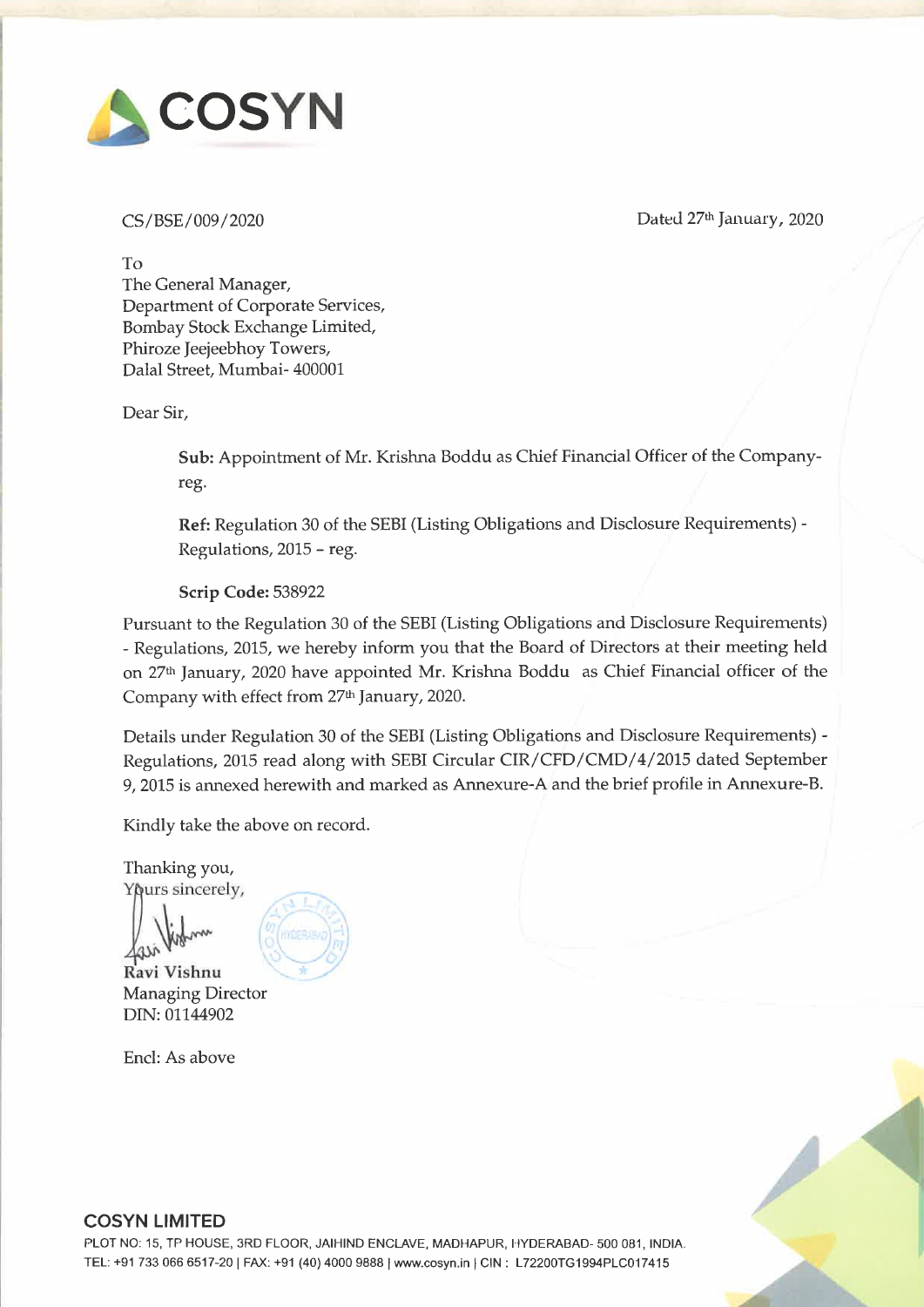# KRISHNA BODDU KRISHN<br>Mobile No.: +91 9493408 Mobile No.: +91 9493408009 Email: krish92@gmail.com

## CARRIER OBJECTIVE

A result-oriented career in an organisation involving challenging responsibilities and seeking a position to utilise and improve my skills and abilities in the field of Accounts and Taxation that offers knowledge enrichment and professional growth while being resourceful, innovative and flexible to build KRISHNA<br>
Mobile No.: +91 9493408009<br>
CARRIER OBJECTIVE<br>
A result-oriented career in an organisation<br>
position to utilise and improve my skills and abilitie<br>
knowledge enrichment and professional growth whilmy career and fo my career and for growth of the organisation in an efficient and effective manner. **KRISHNA BODDU**<br>
Mobile No.: +91 9493408009 Email: **krish92@gmail.com**<br>
CARRIER OBJECTIVE<br>
A result-oriented career in an organisation involving challenging responsibilities and seeking a<br>
position to utilise and improve m **KRISHNA**<br>
Mobile No.: **+91 9493408009**<br> **CARRIER OBJECTIVE**<br>
A result-oriented career in an organisation<br>
position to utilise and improve my skills and abiliti<br>
knowledge enrichment and professional growth whil<br>
my career **KRISHNA**<br>
Mobile No.: +91 9493408009<br>
CARRIER OBJECTIVE<br>
A result-oriented career in an organisation<br>
position to utilise and improve my skills and abiliti<br>
knowledge enrichment and professional growth whil<br>
my career and

## PROFESSIONAL/EDUCATIONAL/TECHNICAL QUALIFICATIONS

M.Com from Osmania University (1990). B. Com. from Osmania University (1988)

## | WORK EXPERIENCE & ROLE

| <b>Organization:</b> | <b>COSYN LIMITED., HYDERABAD</b>                  |
|----------------------|---------------------------------------------------|
| Period:              | (August 2016 to till date)                        |
| Role:                | Working as <b>Manager</b> – Finance $\&$ Accounts |

Responsible for

- ❖ Budgeting
- $\cdot \cdot$  Internal Financial Controls
- ❖ Policies and Procedures
- $\div$  Risk mitigation
- ❖ Risk mitigation<br>❖ Statutory Compliances
- ❖ Financial Analytics
- ❖ Receivables and Payables Management

| Organization: | <b>BIOVIZ TECHNOLOGIES PVT LTD., HYDERABAD</b>                                  |
|---------------|---------------------------------------------------------------------------------|
| Period:       | (Apri1 2011 to July 2016)                                                       |
| Role:         | Worked as Senior Manager - Accounts                                             |
|               | Bioviz Technologies Pvt. Ltd. is a research driven biotech company, pioneers in |
|               | intensive research of recombinant DNA derived products.                         |

- $\bullet$  In charge of Accounts Department and monitoring day to day transactions and accounting
- $\cdot$  Invoice Verification/Accounting Validation &
- $\triangle$  Accounts Receivables month-end closure responsibility
- ◆ Maintaining location wise Expense tracker
- ◆ Maintaining location wise Expense tracker<br>◆ Preparation of monthly MIS reports as required by the management.
- ❖ Compliance for Internal / Statutory / Tax Audits
- $\cdot \cdot$  Preparation of monthly payroll, disbursement of Salaries.
- **♦** Calculation of TDS on Salaries and filing quarterly e-statements.<br>♦ Accounting Onsite employee's expenses claim travel overseas.
- Accounting Onsite employee's expenses claim, travel overseas advance, settlement of travel advance
- $\cdot$  Initiate travel advance recovery through employee's salary/reimbursements
- Reconciliation of expenses account, advances account & employee payables
- $\cdot$  Ensuring strict diligence to internal controls and policies & procedures
- $\bullet$  Physical verification of Inventories at Head Office Depot on weekly basis & Quarterly verification of books and inventories at Consignment Agent locations spread across the country